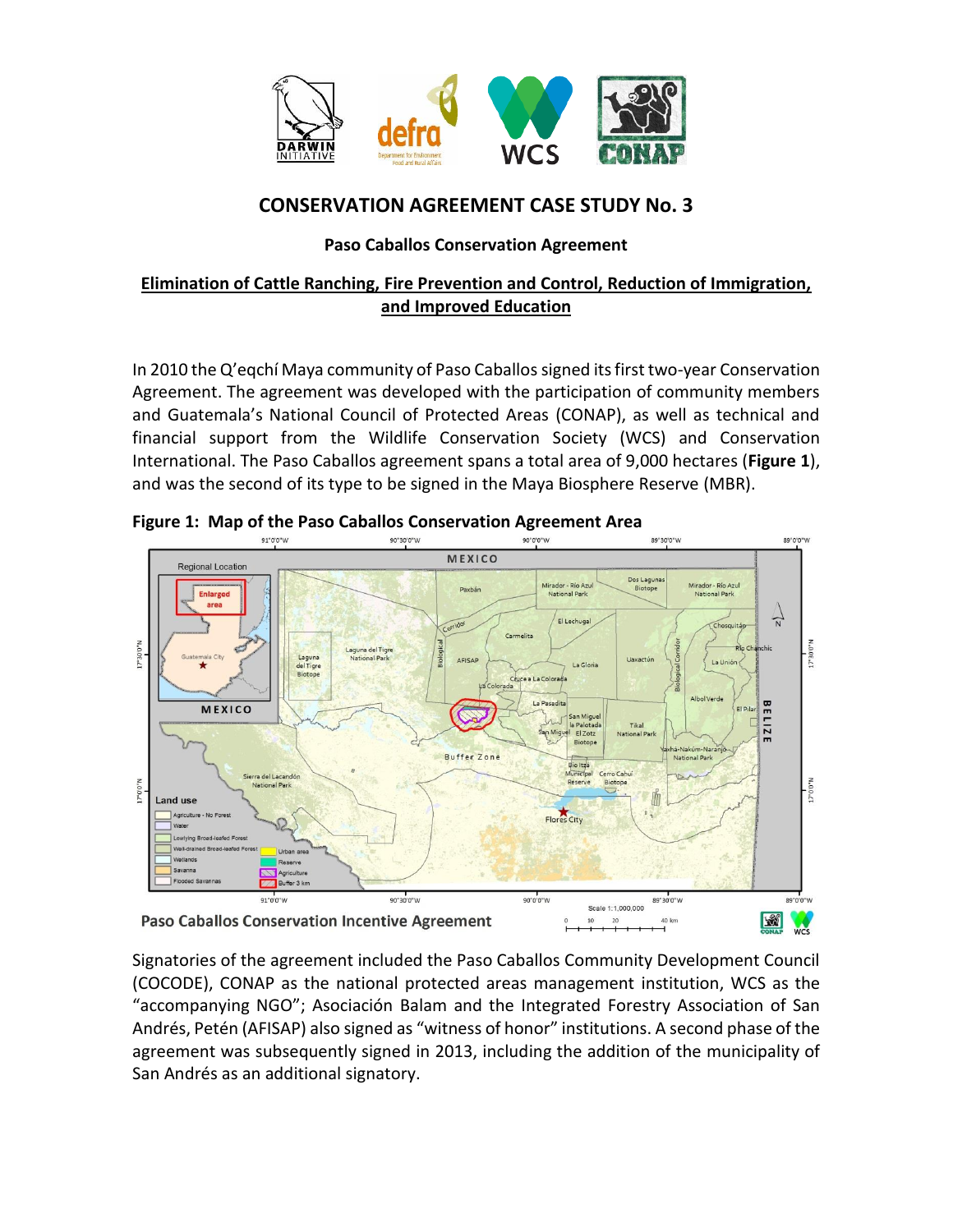The Paso Caballos Conservation Agreement was based upon an "Agreement of Intentions" (*Acuerdo de Intención*) signed in 1997 between CONAP and Paso Caballos shortly after the historic 1996 Peace Agreements. This initial accord provided Paso Caballos with access to a 5,236 hectare polygon within Laguna del Tigre National Park, predicated on compliance with specific conditions outlined by CONAP. The subsequent 2010 Conservation Agreement was designed to reinforce the original agreement through two components: conservation actions, including the prevention and control of forest fires and patrolling of the community polygon; and social benefits, including support for the COCODE, and investments in health, education, and improved agricultural practices.

In 2007-2008, Paso Caballos experienced a challenging period in which the village's relationship with CONAP became strained as a result of an effort by external colonists and some village members to illegally colonize a section of Laguna del Tigre National Park adjacent to the community polygon. Two years later, Conservation Agreement activities were implemented to help restore that relationship by improving the village's capacity to comply with the 1997 agreement, and by extension the requirements for maintaining standing within the park. These include the prohibition of cattle ranching, the sale or rental of agricultural land to outsiders, and external colonization by outside families, among others.

After five years of implementation, the agreement has led to a vast improvement in Paso Caballos' collaboration with CONAP and yielded significant social and environmental benefits alike. In the following pages, we detail four examples of notable outcomes from the Paso Caballos agreement.

#### **ELIMINATION OF CATTLE RANCHING**

Cattle ranching is illegal in all Maya Biosphere Reserve national park and "core" areas; it is also undeniably the most destructive land use across the reserve. In August 2010, President Alvaro Colom of Guatemala announced plans to improve protection of the Maya Biosphere Reserve to reduce illegal, depredatory activities, including an intention to remove cattle from Laguna del Tigre National Park. That same year, Paso Caballos initiated implementation of the first phase of the Conservation Agreement. The agreement included a commitment to remove all cattle within the community's 5,236 hectare agricultural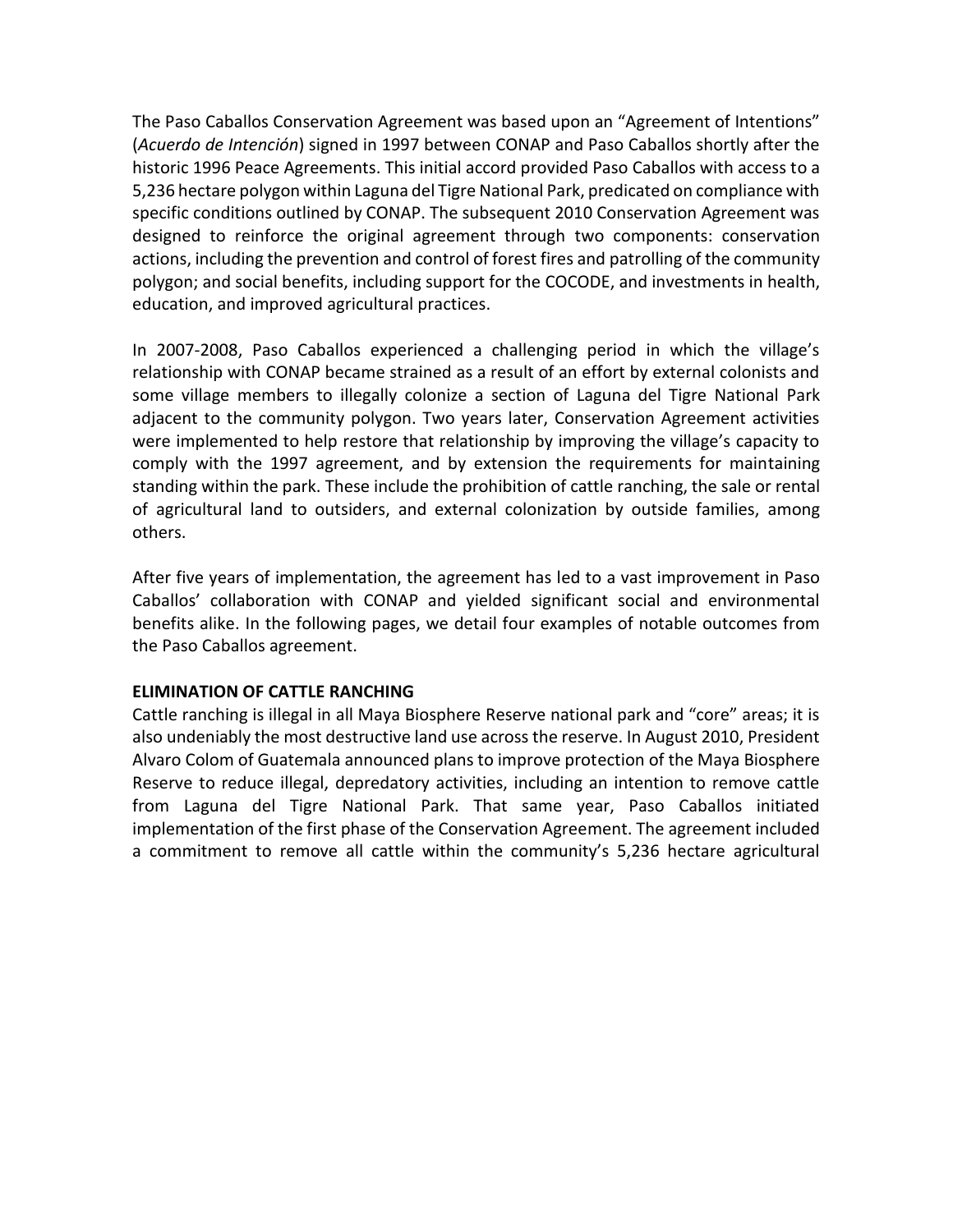

*Cattle removed from Paso Caballos / Photo: WCS*

polygon. As in the case of the Carmelita agreement, a modest incentive was provided to cattle owners to facilitate the transportation of cattle for sale in areas outside the reserve (where ranching is legal), thereby providing the owners with access to improved prices for the sale of their stock. The entire village stock, numbering 19 head of cattle, was subsequently removed in coordination with CONAP and community leaders. As of 2016, cattle remain absent from the community polygon.

In 2011, shortly after purging the cattle, one family brought 3 head of cattle into the community polygon. After community leaders reported the violation to CONAP, the cattle were subsequently removed under CONAP's supervision, and the family received a written sanction from the village COCODE. Since that point, no new attempts to enter cattle into the Paso Caballos area have been registered.

### **REDUCTION OF IMMIGRATION INTO PASO CABALLOS**

With a human population hovering around 1,800 individuals, Paso Caballos is one of the largest communities in the MBR. For a number of years the village's population growth rate reached annual increases of 8% or higher, spurring a three-fold increase in the population since its establishment as a small colony in the early-1990s. This dramatic growth was facilitated by the perception of available land in the area, the largely agricultural vocation of village inhabitants, and the scarcity of social services. Two main mechanisms drove the growth: immigration of new families into the area, and an average fecundity rate exceeding five children per family.

Regulation improved considerably following the implementation of the Conservation Agreement in 2010 (**Figure 2**), however a slight uptick in the number of individuals entering the community was detected in 2013-2014, leading to a renewed focus on this specific commitment by CONAP and the village COCODE.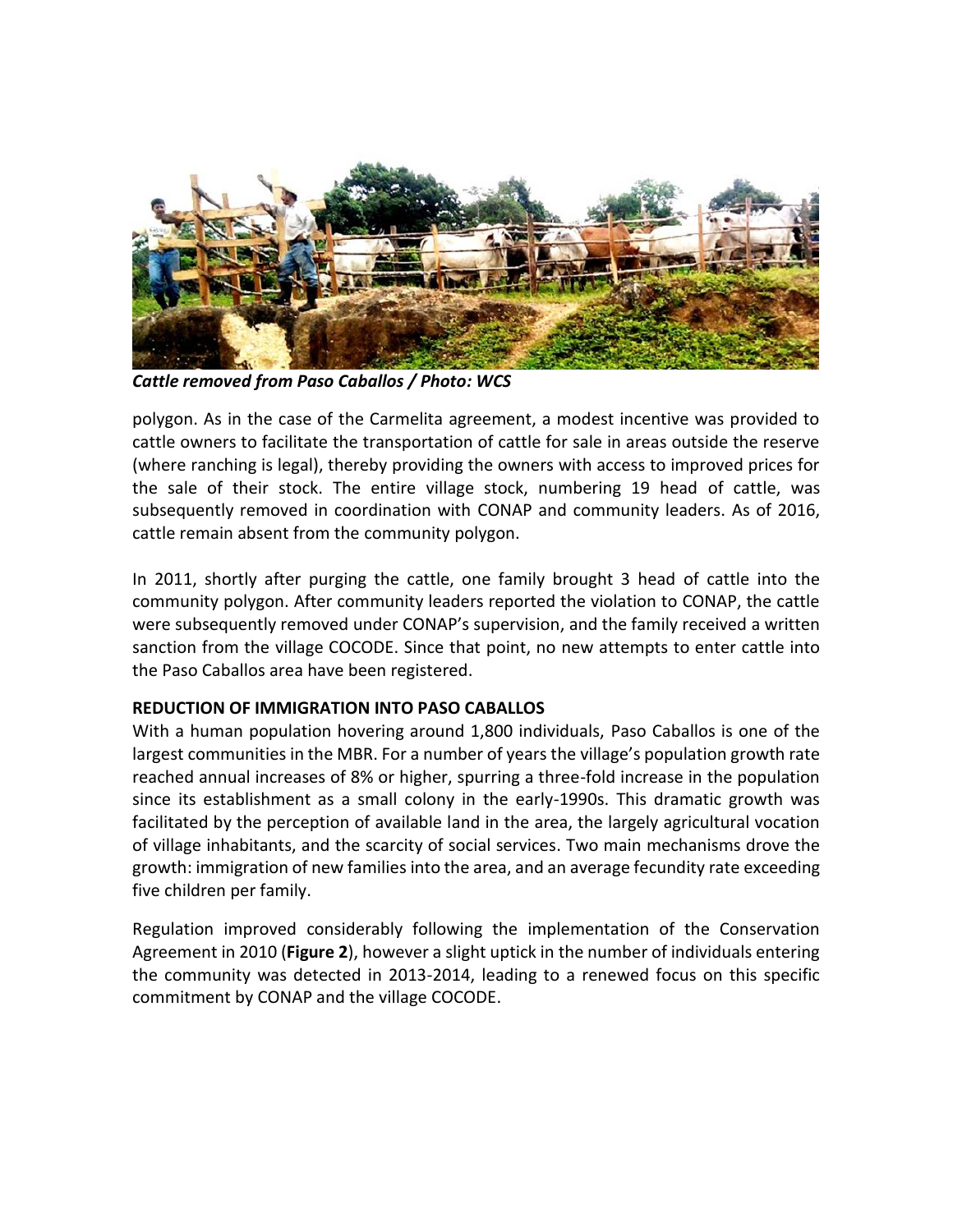

**Figure 2: Immigration of New Settlers into Paso Caballos (1986-2013)**

In December 2015, WCS identified additional resources to implement a "Reproductive Health Component" as part of an integrated strategy to address the challenge of explosive human population growth in the village. This new agreement component was implemented in collaboration with the Ministry of Public Health, hiring an experienced community nurse to provide woman-to-woman health servicesin the community. During the first two months of implementation, 61 women benefited from access to safe family planning methods, representing a significant step forward for the community.

#### **STRENGTHENING COMMUNITY FIRE PREVENTION AND CONTROL**

Paso Caballos is primarily a farming community, whose local economy is based on cultivation of maize, pumpkin seeds and beans using traditional agricultural practices including clearing and burning vegetation in areas used in cyclical rotations. Prior to the initiation of the agreement, agricultural fires sometimes unintentionally leaped out of control, deteriorating adjacent, intact areas of Laguna del Tigre National Park.

The Conservation Agreement strengthened the community fire management system by providing equipment (9 leaf blowers and 2 chainsaws), oil, and fuel, to all community farmers to assist with agricultural burns and to ensure that adequate fire breaks ("*rondas*") were installed prior to burning. Support was also provided to clear 18.7 km as a fire break between the Las Guacamayas Biological Station and the Community Forest Reserve to reduce the risk of fire spreading into intact forest areas.

Prior to burning, farmers organize themselves into four sectors, establish support teams, and provide notice to the community fire official and the COCODE so that a dedicated fire control team can assist the burn.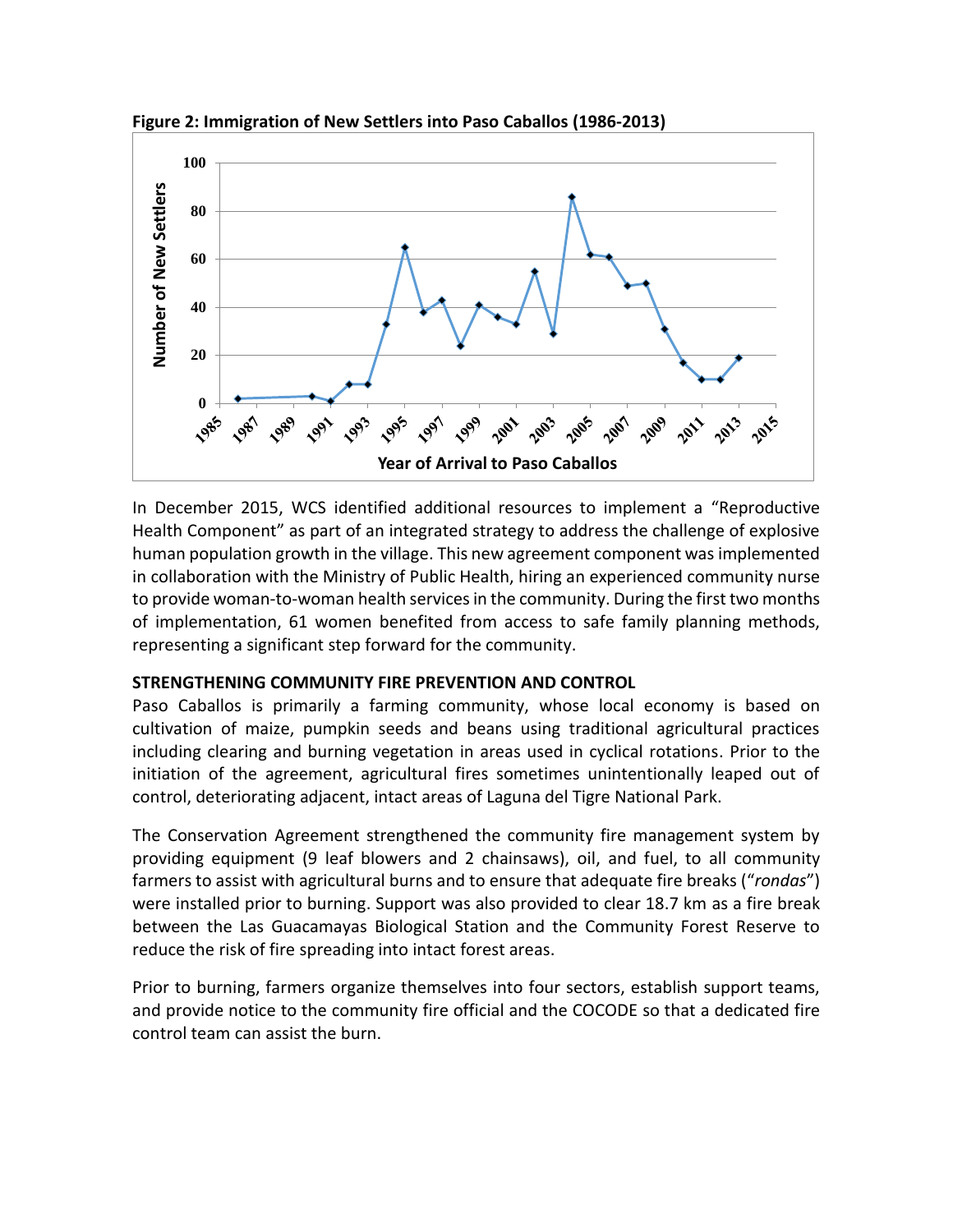*An Agricultural Plot in Paso Caballos after Burning in 2015; Note the Fire Break ("Ronda") and Intact Fallow Areas around the Burned Plot / Photo: WCS - LightHawk* 



Between 2011 and 2015, the number of agricultural plots burned increased from 190 to 333 burning events/year (Figure 3). During this period no forest fires occurred<sup>1</sup>. This demonstrates the efficacy of the fire prevention system currently in place, and reinforces one of the secondary objectives of the Paso Caballos agreement: the protection of intact habitat for the threatened wildlife populations of Laguna del Tigre National Park (i.e. scarlet macaw, jaguar, white-lipped peccary, and Central American river turtle).

The Forest Fire Early Warning System<sup>2</sup> (*Sistema de Alerta Temprana de Incendios Forestales* - SATIF) was implemented annually by the community, with over 95% of farmers providing due notification of burns and observing the warning flag system designed to avoid the use of fire in unsuitable conditions. For example, in 2013 and 2015 the red flag (used to indicate high-risk drought conditions) was used for an average of three days during the agricultural burn season and no burns took place during these periods, nor were there any disagreements between farmers and the Community Forest Fire Commission (*CIF Comunitaria*).

 $\overline{a}$ 

<sup>&</sup>lt;sup>1</sup> One forest fire affecting 25 hectares did occur in late April, 2016 as the report was being concluded.

<sup>&</sup>lt;sup>2</sup> The SATIF is a system of flags used to denote the degree of local risk of fire spreading out of control. A green flag indicates low risk, and permission to burn. A yellow flag indicates moderate risk and permission to burn only with accompaniment by fire brigades assigned to assist farmers. A red flag indicates the use of fire is prohibited. The flag is managed by the village Mayor, in coordination with CONAP and the WCS technical support personnel, who receive daily updates during the fire season from CONAP's Center for Monitoring and Evaluation regarding the risk of fire, and the number of hot points detected in SERVIR AQUA and TERRA satellites.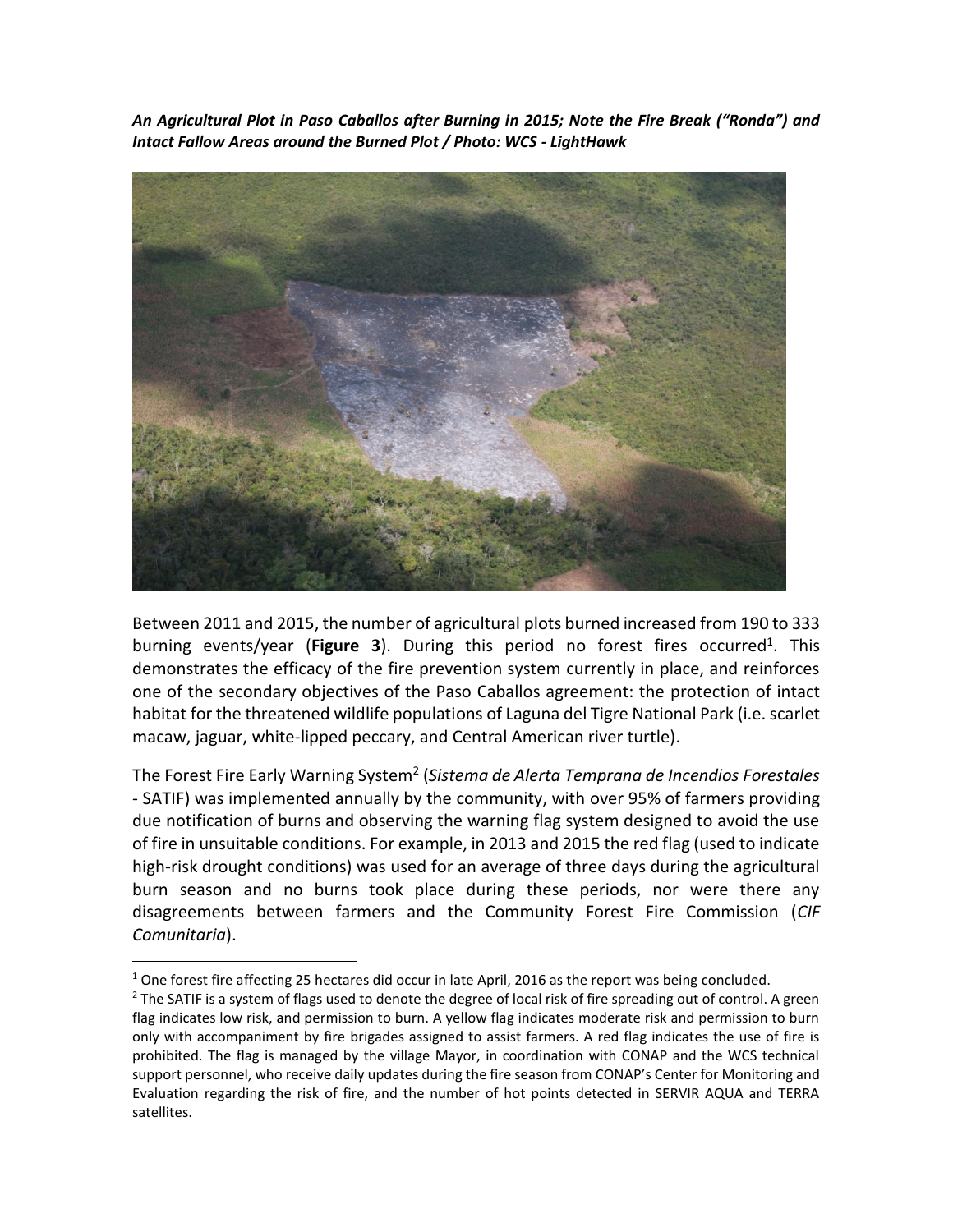

**Figure 3: Number of Agricultural Plots Burned and Forest Fires Reported in the Paso Caballos Agricultural Zone (2011-2015)**

Among all Conservation Agreements, "hot points" (i.e. active fires) detected by SERVIR/NASA satellites provide the principal indicator for the degree of success in controlling fire in forest areas. In the Paso Caballos agreement area of influence (9,000 hectares), despite a 75% increase in the number of plots burned, when compared to the 10 year annual average prior to agreement initiation hot points decreased by 39.2% during the agreement's implementation, indicating once again that fire control methods practiced by farmers were extremely effective.

#### **IMPROVING BASIC EDUCATION**

Another social benefit provided as part of the Paso Caballos Conservation Agreement consisted of diverse investments in the education system, including improvements to school buildings, support for the management of the COCODE's nursery school (*preprimaria*), elementary (*primaria*) and secondary (*básica*) education committees, and the establishment of a computer academy. All activities were undertaken in collaboration with the Ministry of Education, providing an annual average benefit to approximately 500 students.

In 2011 there were two school campuses in Paso Caballos: one for elementary level students, and the other for nursery school students in the morning session and secondary level students in the afternoon session. The agreements financed the installment of a fence around the grounds of the nursery school area, and subsequently cement floors in three classrooms and a corridor to replace bare earth floors. This improved the learning conditions for 169 students. The following year, similar improvements were made in the elementary campus, with additional fencing and the installment of cement floors in nine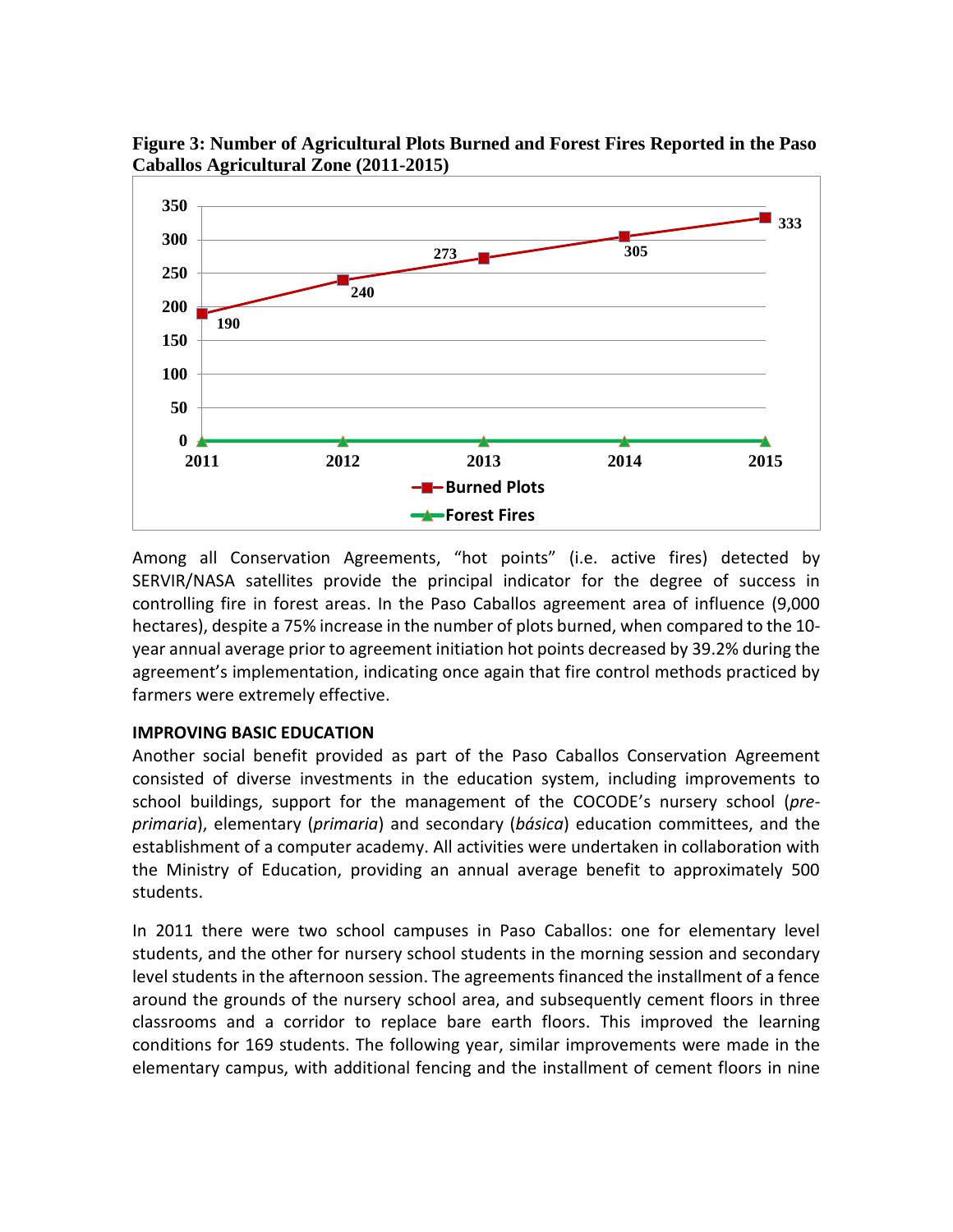classrooms, benefiting 343 students. The community supported much of this work by donating manual labor at no cost.

In 2014, at the request of families living in the village's most remote neighborhood (*La Pista*), a a third scholastic campus was constructed with four additional classrooms, one for nursery school students and three for elementary students). This investment benefitted 104 students who no longer needed to walk for a kilometer to get to school. Again, the infrastructure was built with labor donated by community members. The Ministry of Education later assigned additional teachers to Paso Caballos to take advantage of these new classrooms, increasing class room availability and helping to reduce class sizes in the nursery and primary levels.

*Students in One of the New Classrooms in the La Pista Neighborhood / Photo: WCS*

Finally, a computer academy specializing in information technology and communication was constructed with the support of COCODE and WCS in 2015, and has since taught courses for 38 secondary level students.

Lessons learned during the implementation of the Conservation Agreement in Paso Caballos include:

 Fire prevention strategies effective and replicable: Adaptations undertaken with Paso Caballos farmers to ensure that fire did not spread into forest areas were extremely effective, permitting families to obtain subsistence crops and income despite the large scale of fire use (i.e. over 300 registered burns in 2015). This approach, based on the use of the Early Warning System for Fire, local coordination led by the village mayor, the organization of farmers in sectors and fire brigades, the emission of fire use permits provided by the mayor, and the provision of supplies (gasoline, etc.) and equipment (i.e. leaf blowers to clear fire breaks of organic material) through the agreement provides a replicable model for local adaptation to a warming climate that can be replicated in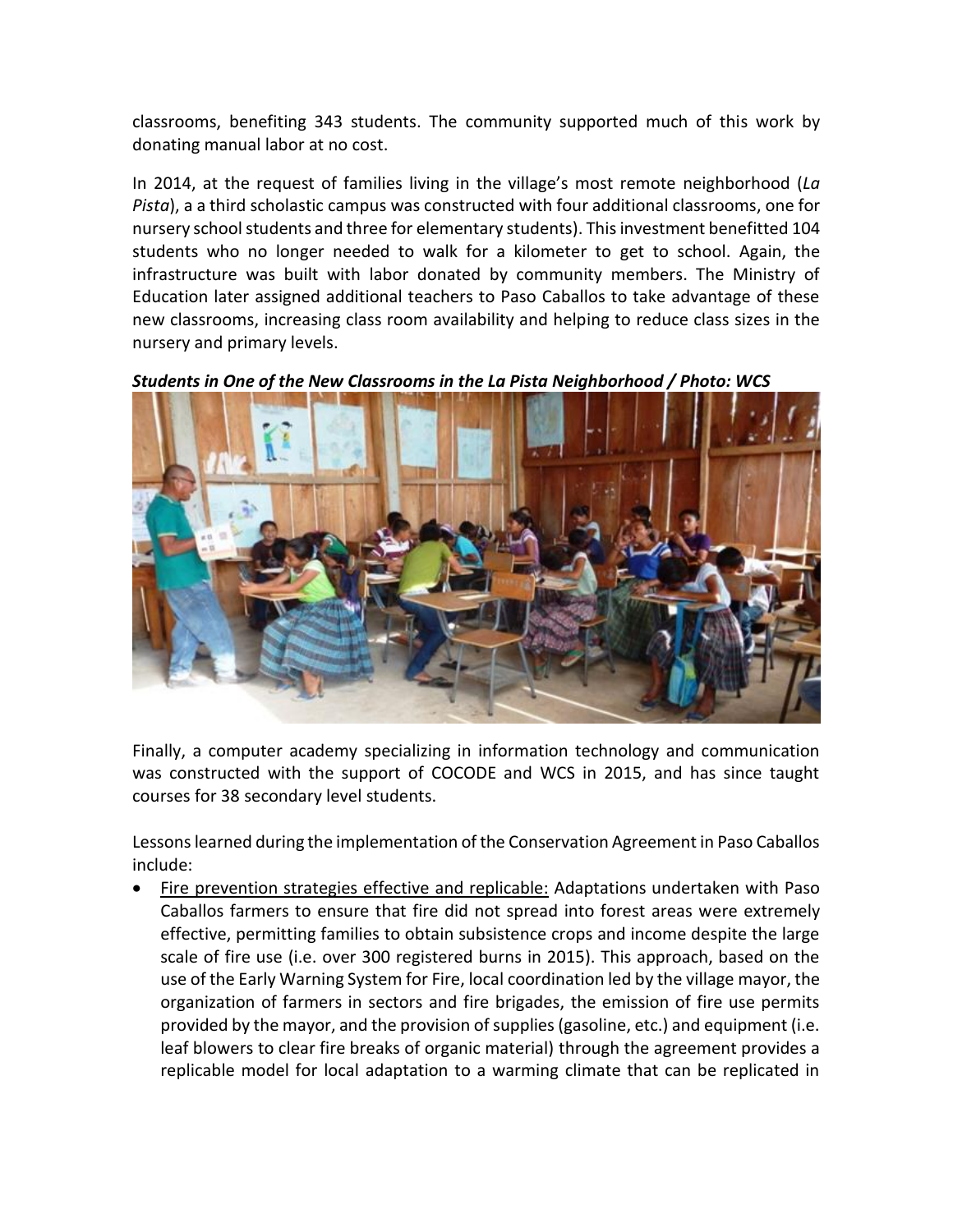other well-organized, agrarian communities living in close contact with vulnerable natural areas.

- **Increased land tenure:** One consequential outcome of the agreement in Paso Caballos is the village's increased security of access to land in Laguna del Tigre National Park. This improvement has been obtained as the result of Paso Caballos' increased compliance with their obligations obtained under the original "Agreement of Intent" signed with CONAP, and their improved working relationship with CONAP.
- **Investment in "demand-side" governance paid dividends for social development: With** the support of agreement investments in the COCODE, Paso Caballos leaders were successful in obtaining notable investments from government agencies as the result of continuous requests upon Municipal and ministerial governments. One clear example of this was the assignment of new teachers to the school built with agreement resources, a commitment that required numerous trips to the departmental capital, but which yielded an important social investment on behalf of the village valued at \$18,810 annually. This new investment will ostensibly be perpetual. Additional investments were made by the municipal government in basic infrastructure, including repairing bridges, the improvement of roads in the center of the village, and the initiation of a formal health center. These governmental investments obtained by Paso Caballos totaled \$454,453, representing 46% of all the leveraged investments reported among the four agreements implemented in the Maya Biosphere Reserve.
- Institutional cooperation strengthened: As noted above, the improved relationship between Paso Caballos and CONAP increased the village's probability of long-term landuse rights in the area. This was in no small measure due to the village's improved compliance with the stipulations of the "Agreement of Intent", particularly as related to the control of impacts upon the surrounding sections of Laguna del Tigre National Park. During agreement implementation, lines of communication between CONAP and the village were first renewed, and then strengthened considerably. CONAP and Paso Caballos leaders met regularly to address challenges and to plan for future projects. Paso Caballos leaders also established working relationships with the community-based forest managers located adjacent to the community polygon (AFISAP). In another example of the dividends of cooperation, as of early 2016, CONAP and Paso Caballos leaders have begun plans to implement an agricultural pilot project with the assistance of the Ministry of Agriculture and Ranching (MAGA) and the German Government's International Development Agency (GIZ). In short, in stark contrast to 2008-2009 period when Paso Caballos was at loggerheads with CONAP and affiliated conservation partners, these new partnerships evidence the improved degree of inter-institutional cooperation underway, and portend improved opportunities for community members and nature alike.